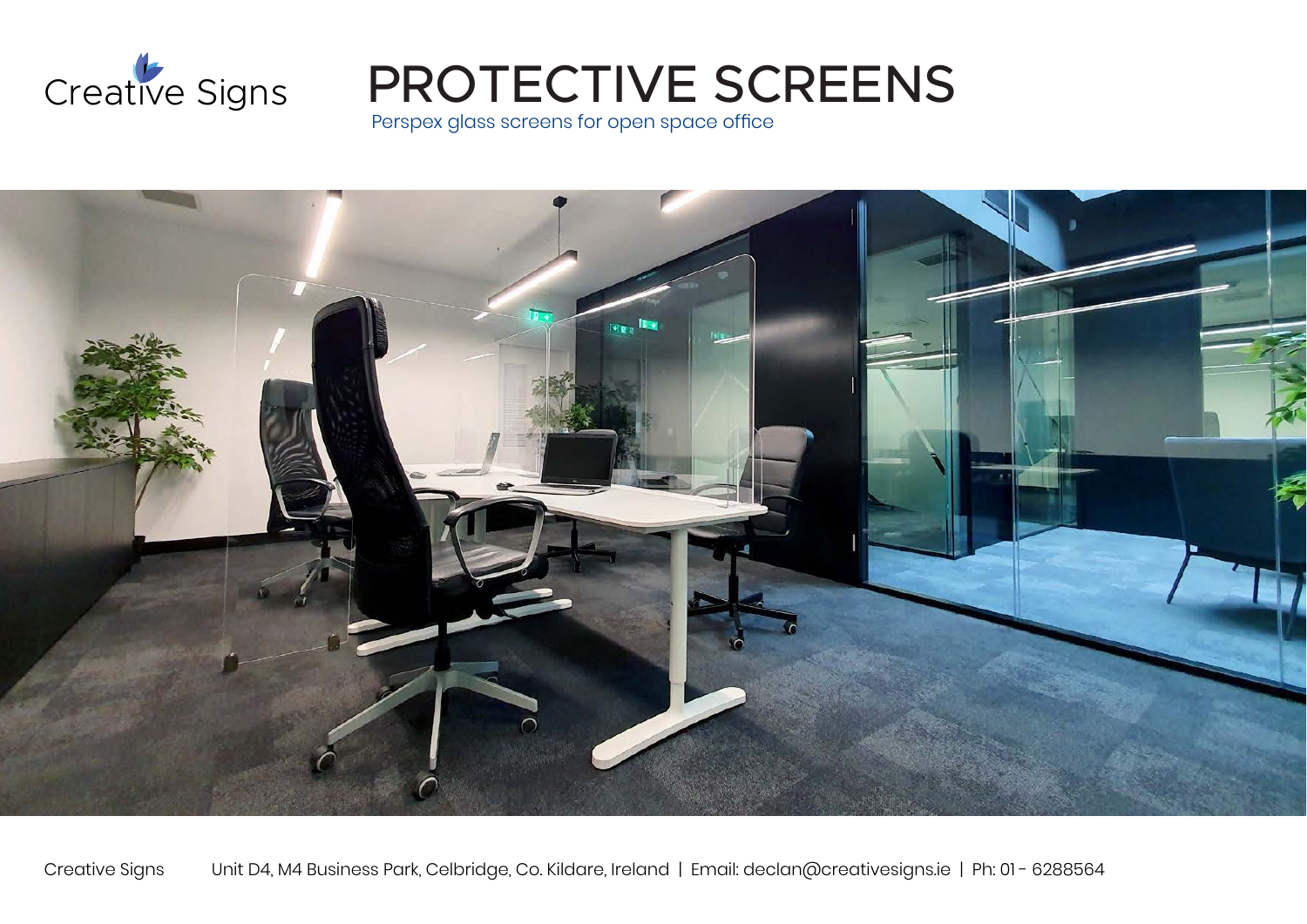

### PROTECTIVE SCREENS FOR OPEN SPACE OFFICES

Transform your open plan office with our temporary protective screens without compromising on light and space perception.

Our transparent protective screens will help you to manage physical distancing in your open space office. We offer free standing, surface mounted and suspended screens solutions.

Variety of fixings and made to measure perspex screens tailored to suit your needs.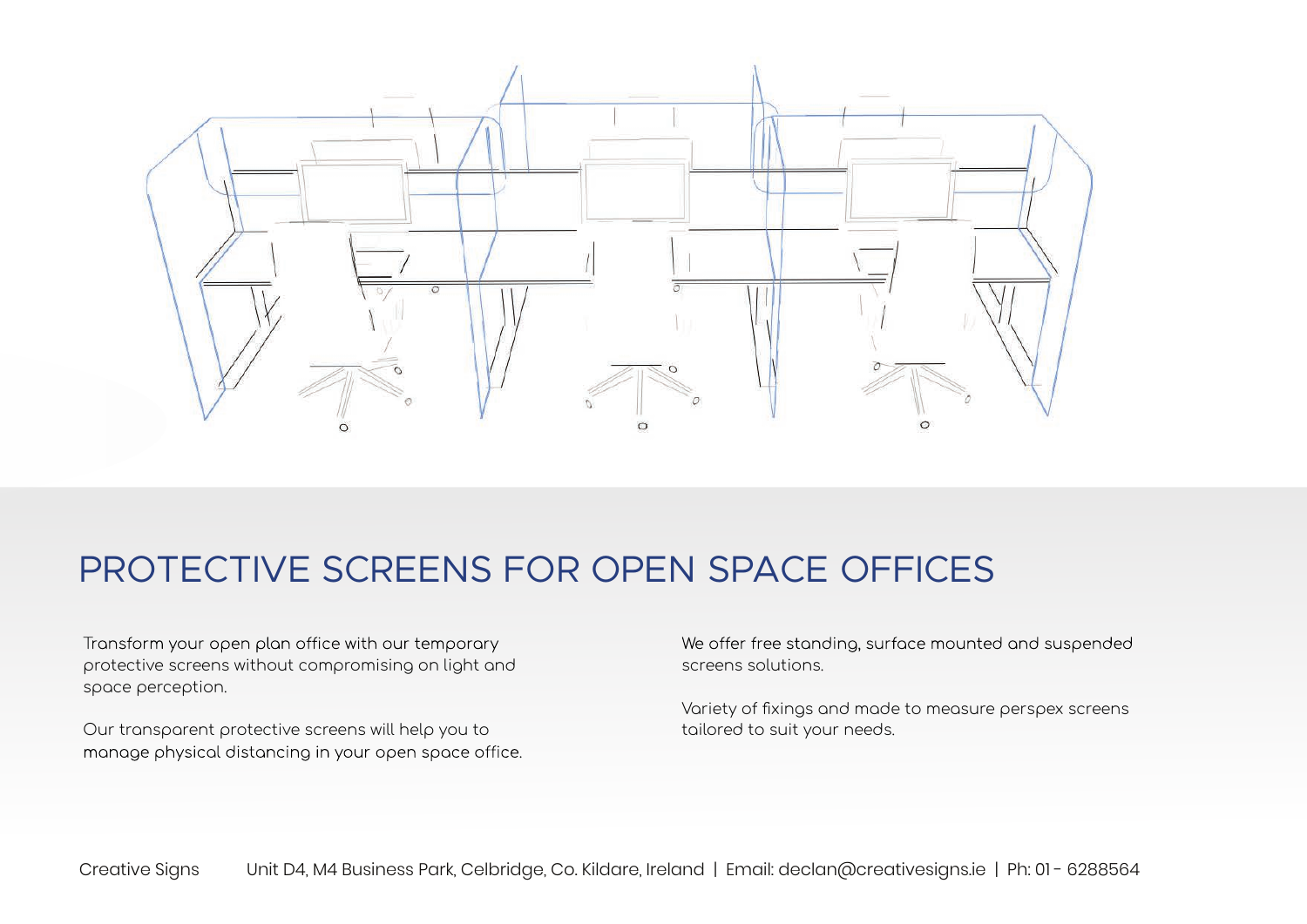

PROTECTIVE SCREENS

Perspex glass screens for staff protection and hygiene



Creative Signs Unit D4, M4 Business Park, Celbridge, Co. Kildare, Ireland | Email: declan@creativesigns.ie | Ph: 01 - 6288564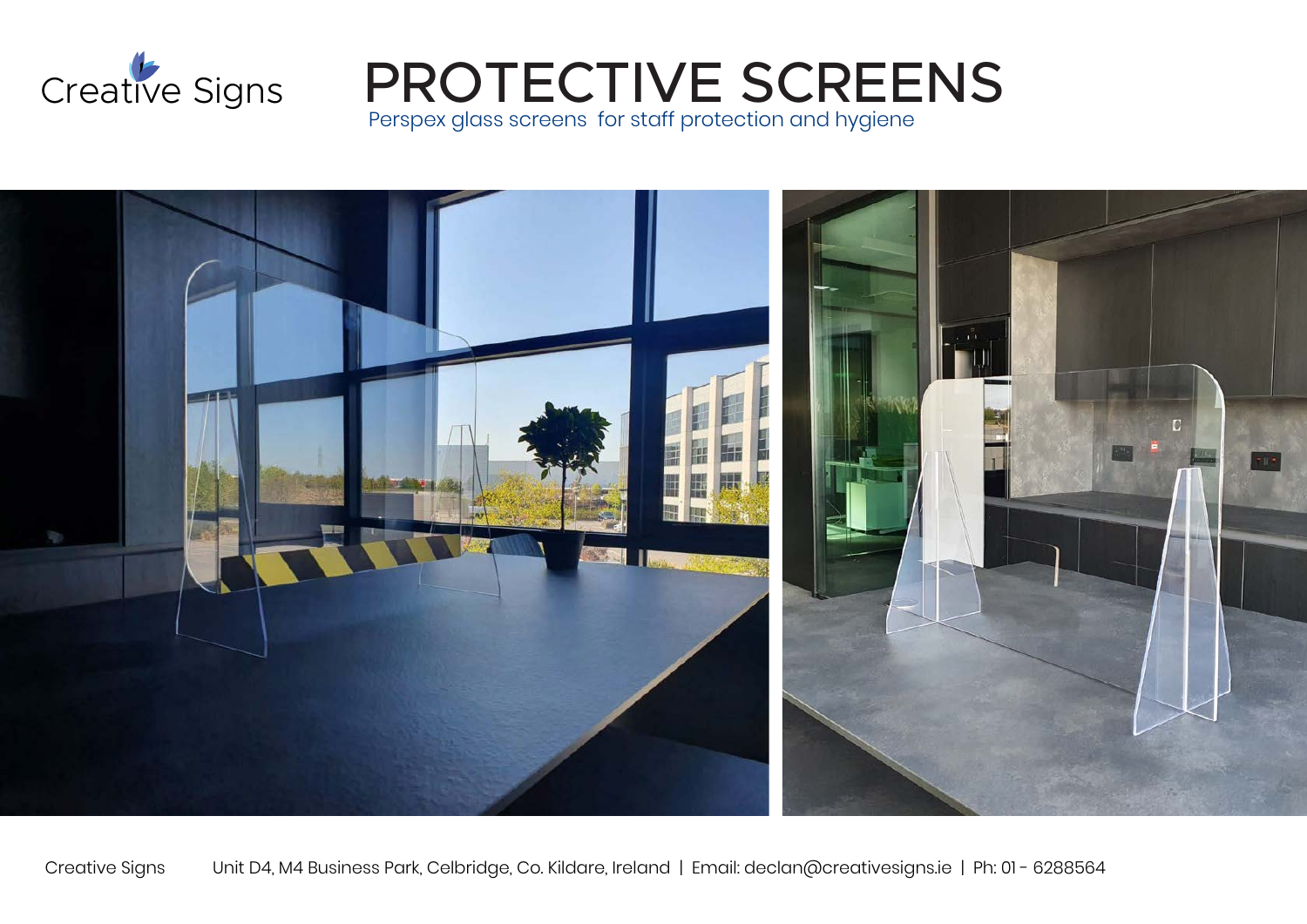## PROTECTIVE SCREENS

We provide protective screens for permanent or temporary use to protect staff from direct contact with the public for increased security as well as hygiene.

If you require a custom made size contact us we will get back to you within complete solution.



#### PREMADE FLAT PACK

Due to high demand, we offer pre-made flat-pack protective screens ready for delivery in Ireland and UK.

Two most sought after options 100cm by 80cm and 80cm by 100cm



Creative Signs Unit D4, M4 Business Park, Celbridge, Co. Kildare, Ireland | Email: declan@creativesigns.ie | Ph: 01 - 6288564